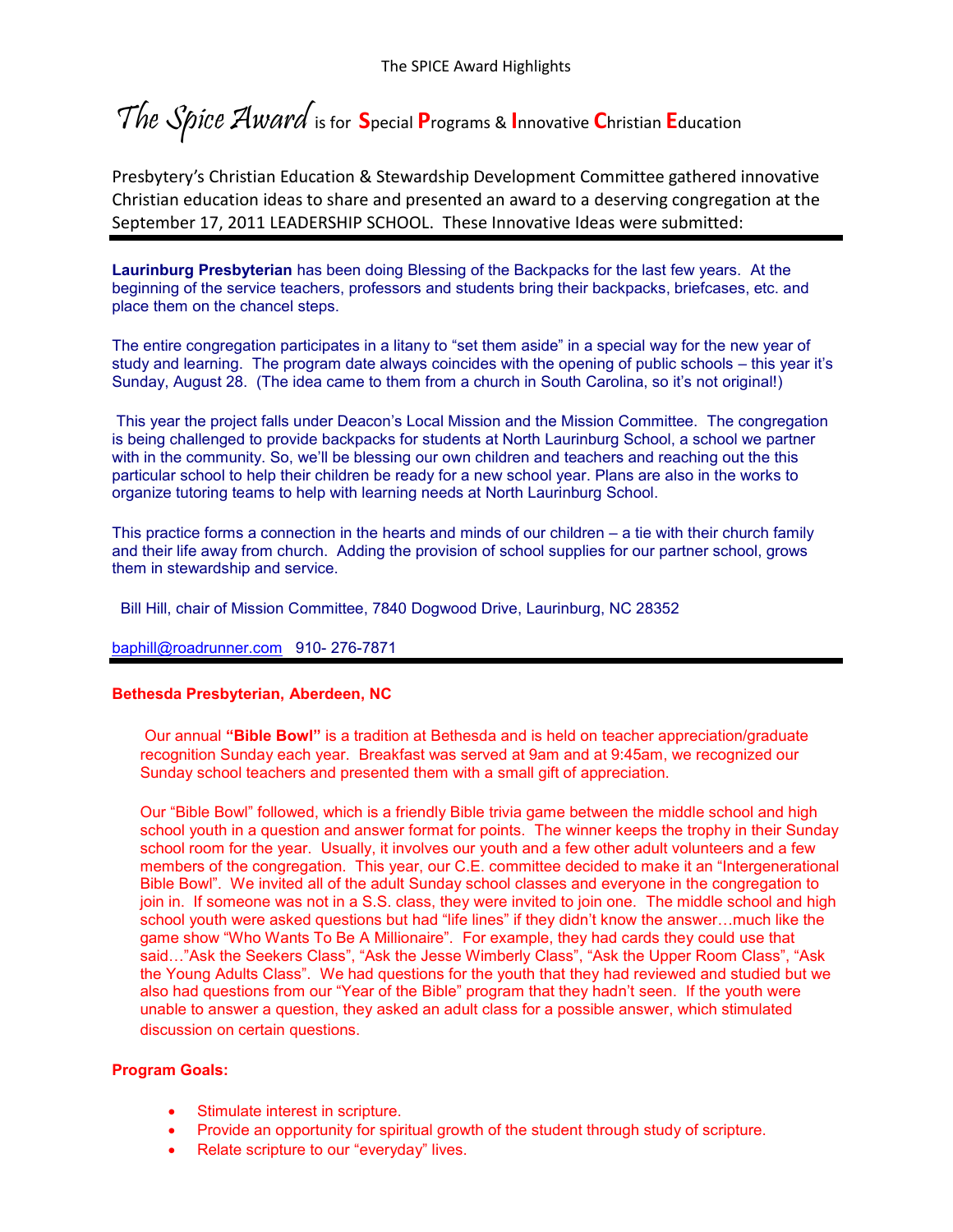- Develop positive attitudes toward learning.
- Provide an opportunity for the youth to partner with the entire congregation to strengthen and nurture faith and intergenerational relationships.
- Incorporate the study of scripture in our Sunday school classes into an intergenerational event which promotes fun, fellowship and nurturing of the entire congregation.

## **How has the program had a positive effect on the faith formation of your congregation, community and/or world?**

We had a great turnout (more than we've ever had at our Bible Bowl) and everyone was able to participate. We didn't forget about our pre-school through 5<sup>th</sup> grade kids. They sat as a group and were asked questions intermittently throughout the Bible Bowl. We were excited when some of them knew the answers that the middle school and high school youth didn't know. We may use them as a "life line" next year. The reports from the congregation were positive. Below is an email from our 4- 5<sup>th</sup> grade S.S. teacher, Alice Demastus.

"Kudos to all who made the Bible Bowl wonderful. I loved the format. I loved that it got all of the classes involved and I especially LOVED that my little ones got to answer some questions. They were just bursting to answer"!

This was a very positive and powerful intergenerational faith formation experience for our entire congregation and we will do this again next year. This can also be used as an "outreach" program for those less active in the church.

Tracey Call [bethesdayouthdirector@windstream.net](mailto:bethesdayouthdirector@windstream.net) Bethesda Presbyterian Youth & C.E. Coordinator 1002 N Sandhills Blvd., Aberdeen, NC 28315, (910)944-1319 (Church office)

# **WEPC on Wednesdays (WOW!) of West End Presbyterian Church** , West End, NC

**Submitted by:** Rachel Copeland 5276 Seven Lakes West West End, NC 27376 (910) 673- 1185 Rcopeland1231@gmail.com

**Program Overview:** Engaging Nurturing Creative Fun

These are all words that participants, parents, and volunteers have used to describe the activities of the WOW! program. WOW! is an ongoing children's faith formation program offered each Wednesday afternoon from 3:00-5:00. We welcome all children of the West End community that are in Kindergarten through fifth grade. Free transportation, via the church van, is provided from West End Elementary School immediately after school. The children enjoy stations that include recreation, games, arts and crafts, music, and healthy snacks; all with a weekly Biblical theme to help nurture each and every child who participates. Trained adult volunteers guide the children through each week's FaithWeaver story and on to the next station.

# **History:**

As West End Presbyterian Church enters its 100th year, WOW! will celebrate its twentieth year of existence. Thanks to the enthusiasm of two former WEPC staff members, the afterschool program was started in 1992 primarily as a music ministry. Under the direction of Norma Walter, the children rehearsed songs, played the hand bells, and performed two musicals each year. Through the songs and narrative of these performances, young children could easily relate their personal stories to scripture and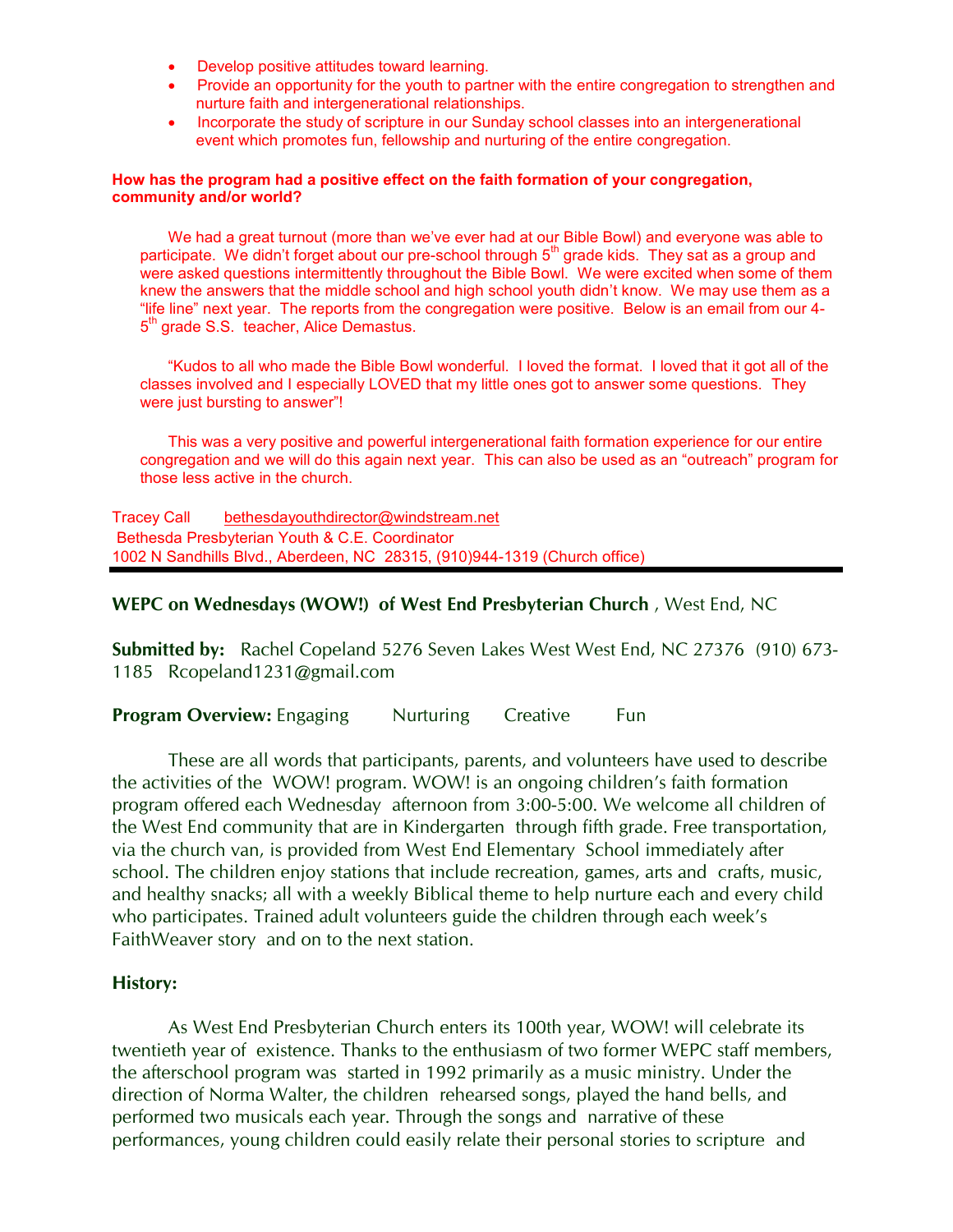began to understand more about faith, church, and their relationship with God. "Callin' All Angels" December 2000

Longtime WEPC pastor, Reverend Dudley Crawford, taught the young people that it is our Christian duty to serve others. Early WOW! groups visited an area nursing home once a month to present musical programs, play games, or just visit with residents who were in need of some of the joy that children readily emanate.

# **Positive Impacts on the Faith Formation of Our Congregation:**

The nursing home mission project laid a foundation for these young people who have eagerly pursued mission opportunities locally, regionally, and globally. As I write, seventeen of our youth and adults are

Mexico.jpg Mexico4.jpg in Chetumal, Mexico building and improving facilities at our sister church and leading activities for neighborhood children. This is WEPC's eighth trip to Chetumal since forming this partnership. Each trip has included several WOW! graduates who were taught early to recognize and use their God-given talents and gifts to serve His people.

IXOYE Presbyterian Church Chetumal, Mexico Emily Kline & Charlotte McDonald improve the grounds at IXOYE Presbyterian June 2009

To demonstrate the positive effects of the WOW! program on our congregation, I give the example of lifelong WEPC member Page Auman Brown. After living in Greensboro and Southern Pines as a young adult, Mrs. Brown returned to West End and the church of her childhood. She now serves as a Sunday school teacher to the 3-5 year old children and is a newly appointed deacon. Mrs. Brown reflects on her experiences with WOW!.

Participating in WOW! as an elementary school student helped me realize what it means to be a Christian. As a youth leader, I found that I enjoyed mentoring the younger children and watching as they began to understand God's love for them. Throughout childhood my faith grew because of many wise and caring Christian adults who welcomed me into God's family. WOW! has been a blessing to the entire church because it connects multiple generations who can grow in faith together.

# **WOW! Today:**

Together with associate pastor Chip Pope and many faithful volunteers, music director Jennifer Thomas- Danis led 18 energetic children through the WOW! program for the 2010-2011 school year. In October, these children began preparing for their Christmas musical "Christmas Hang-ups" by Dennis and Nan Allen. Their hard work was evident as they delighted the audience with perfectly delivered lines, first- rate musical numbers, and beautiful handmade sets and costumes created by parents and members of the congregation.

"Christmas Hang-Ups" December 2010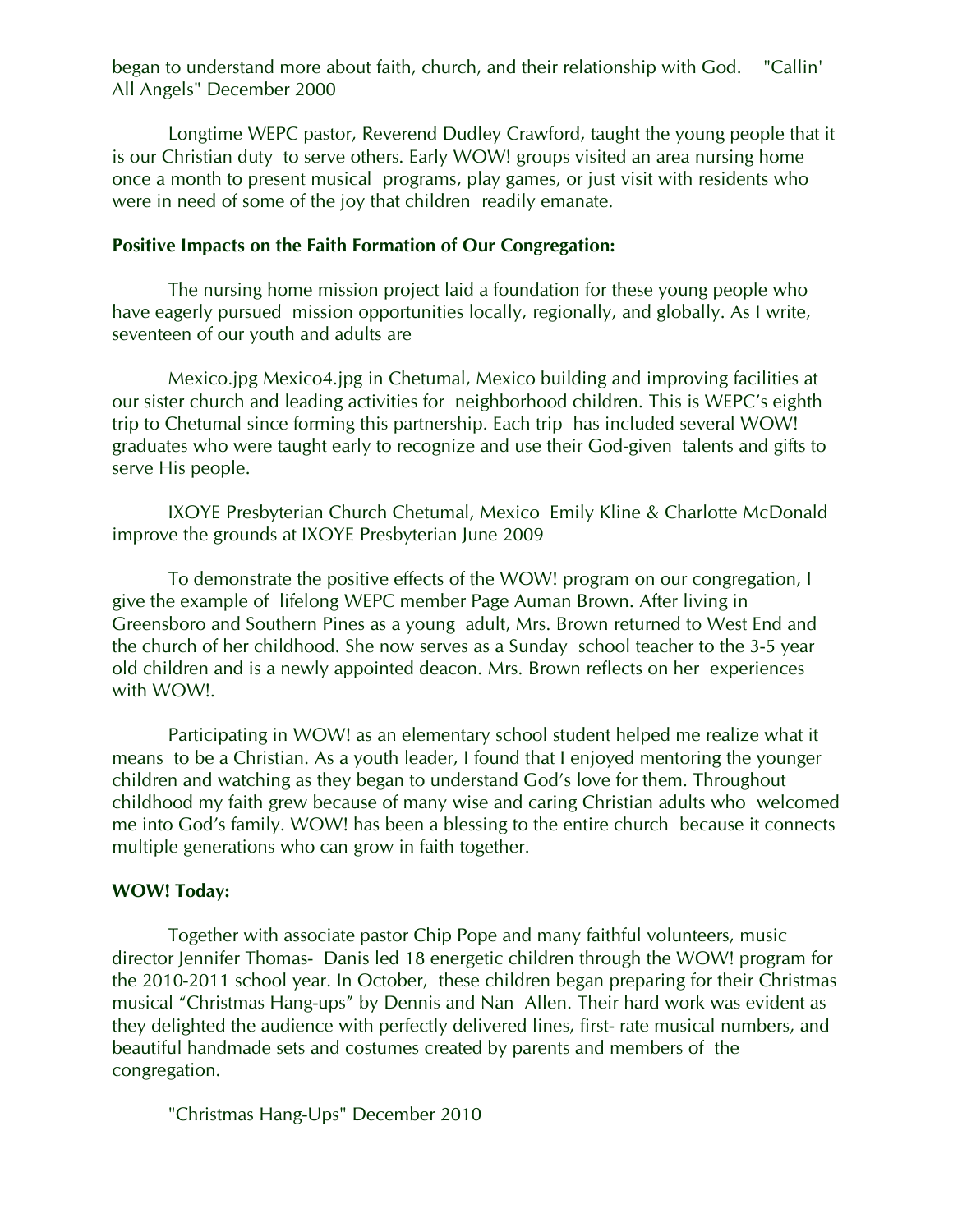Throughout the year WOW! Children demonstrated gratitude by preparing and sending cards to people of the church who are important to them. This spring each child created a self-portrait that depicts how the children see themselves. Their creations are on display in the main hallway of the church to remind church members that children are a vital part of God's family and highly visible in our congregation.

Mrs. Thomas-Danis strives to provide "an exciting weekly afterschool opportunity that the kids look forward to-where they can learn more about their faith, where they feel comfortable sharing their faith and asking questions, and where they can do all of that in a fun, nurturing atmosphere. I would like to see them be more open to new experiences and how they might, through words and actions, see how important faith is in their own lives and interactions with others while at the same time bringing others to church, to the faith, who might not otherwise get to experience the love of Christ."

# **Conclusion:**

WOW! has been an integral part of hundreds of children's faith formation. It continues to provide our precious children with an environment of acceptance where they can learn about their faith from empathetic, knowledgeable adults. The successful program is a vital component of WEPC's Christian faith formation initiative.

Connor and Emma Pic.jpg 4th grader Connor Jones and 3rd grader Emma Lewis compete in the wheelbarrow race at the WOW! end-of-year party

# GOOD SHEPHERD CENTER—TENNIS SHOES PROJECT CHECKLIST 2010

- CHECK WITH COMMUNITY SERVICE CHAIR TO DETERMINE AMOUNT OF MONEY BUDGETED FOR PROJECT.
- DETERMINE FROM GOOD SHEPHERD CENTER THE NUMBER OF SHOES AND SIZES NEEDED. ASK KATRINA
- CALL ULTIMATE SPORTS IN MIAMI AT 305-438-9009 TO DISCUSS ORDER. [\(WWW.ALLFOOTWEAR.COM\)](http://www.allfootwear.com/)
	- o MEN'S—SIZES 8—13 = 60
	- o MEN'S—SIZES 9—15 = 24
	- $\circ$  WOMEN'S SIZES 6 &ONE HALF  $-11 = 36$
	- o TOTAL NUMBER OF PAIRS = 120
- HAVE ULTIMATE SPORTS TO CONFIRM ORDER BY E-MAIL.
- **PLACE ORDER USUALLY IN AUGUST**
- REQUEST CHURCH FINANCIAL SECRETARY TO SEND A CHECK FOR THE TENNIS SHOES TO ULTIMATE SPORTS.
- PURCHASE SOCKS FROM WAL-MART IN EARLY DECEMBER
	- $\circ$  MEN'S SIZES 8-13 = 120 PAIRS
	- $\circ$  MEN'S SIZES 9-15 = 48 PAIRS
	- $\circ$  WOMEN'S 6 & ONE HALF TO 11 = 72 PAIRS : TOTAL NUMBER OF PAIRS = 240
- PURCHASE ASSORTED CANDIES FROM WAL- MART OR COSCO OR SAMS—USUALLY FOUR OR FIVE BAGS AT APPROX. \$10.00 EACH.
- PURCHASE WRAPPING PAPER, SCOTCH TAPE, LABELING STICKERS IF NEEDED.
- WHEN SHOES ARRIIVE, STORE THEM IN FORUM CLASS –BACK CORNER
- OPEN CONTAINER BOXES OF 12 PAIR S OF SHOES ON FRIDAY BEFORE WRAPPING SUNDAY. THERE ARE USUALLY 10 LARGE BOXES WITH 12 PAIRS EACH.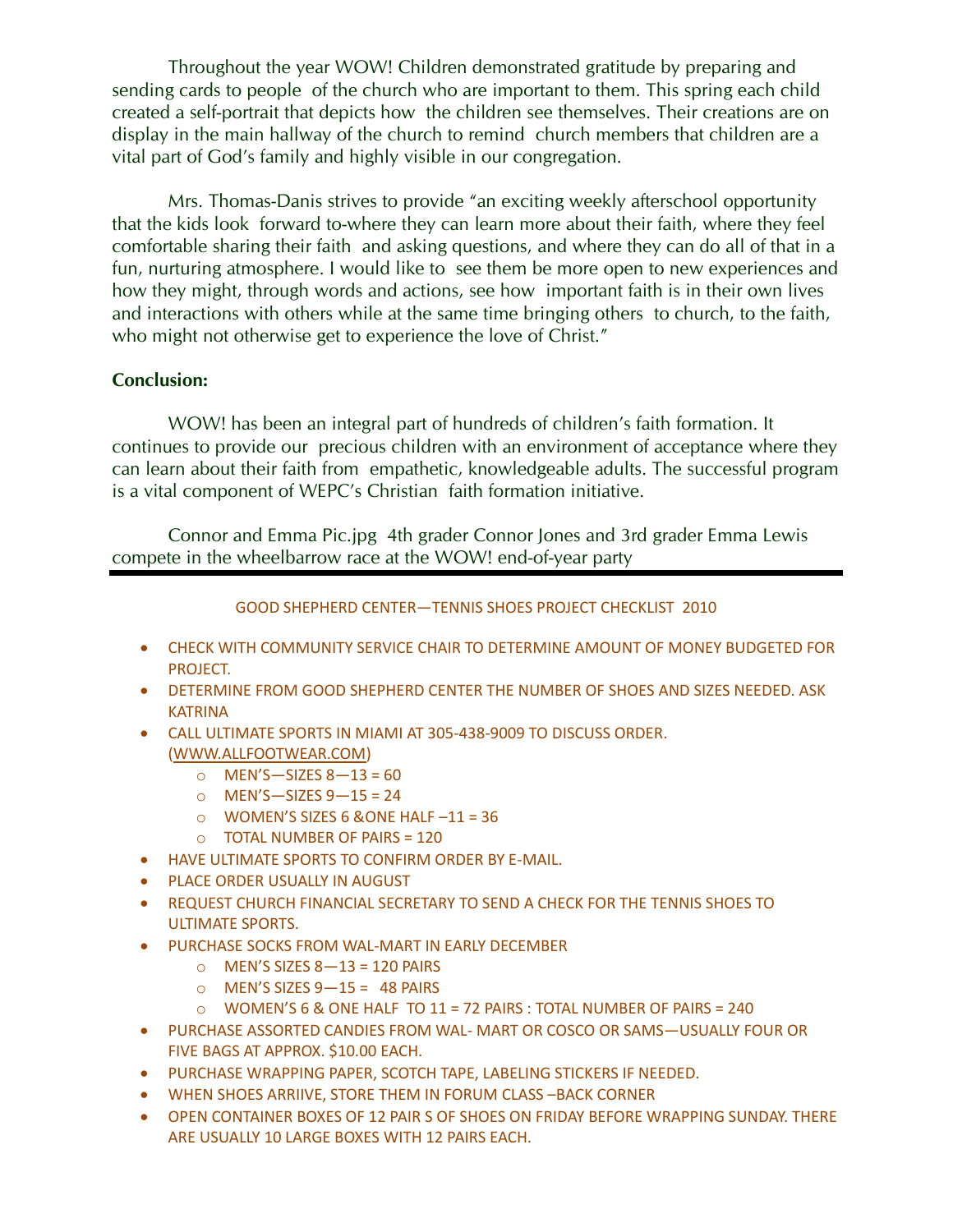- PLACE TWO PAIRS OF SOCKS AND ASSORTED CANDIES IN EACH SHOE BOX. USUALLY TWO OR THREE CHOCOLATE SMALL PIECES AND 6—8 SMALL PIECES OF HARD CANDY.
- PLACE ALL BOXES UNDER THE TABLES FOR WRAPPING ON SUNDAY MORNING. PREWRAPPING TIME IS ABOUT 2 HOURS
- WRAPPING TIME ON SUNDAY MORNING IS ABOUT AN HOUR.
- PRE-CUT WRAPPING PAPER FOR WOMEN AND MEN –DIFFERENT SIZES. PROVIDE DIFFERT COLOR PAPER FOR WOMEN VS MEN.
- ASK LADIES AND SOME MEN TO WRAP. SOME MEN CAN KEEP BOXES ON TABLE TO BE WRAPPED AND OTHERS CAN PLACE WRAPPED BOXES IN THE SHIPPING , LARGE BOXES
- PLACE STICKER ON THE END OF EACH WRAPPED BOX WITH "W" FOR WOMEN AND "M" FOR MEN PLUS THE SIZE (W-9 OR M-15 AS AN EXAMPLE).
- PROVIDE COFFEE AND ASK MEMBERS TO BRING A BREAKFAST TREAT.
- PROVIDE A TABLE CLOTH (GREEN) WITH RED PLATES AND NAPKINS. PURCHASE AT PARTY STORE NEAR TARGET
- **PROVIDE SCOTCH TAPE AND ASK MEMBERS TO BRING SCISSORS..**
- HAVE A DVD OR MUSIC FOR CHRISTMAS CAROLS.
- CALL GOOD SHEPHERD CENTER ON MONDAY AFTER ALL BOXES ARE WRAPPED ON SUNDAY FOR PICK UP AND DELIVERY TO THE GOOD SHEPHERD CENTER.
- DETERMINE WHAT TIME SHOES WILL BE GIVEN OUT ON CHRISTMAS DAY AND TRY TO HAVE SOMEONE FROM CLASS TO BE PRESENT FOR PICTURES. USUUALLY, THIS TAKES PLACE ABOUT 10:00 AM ON CHRISTMAS DAY.
- CHECK WITH COMMUNITY SERVICE CHAIR AND ASK THAT THIS PROJECT STAY IN THE CHURCH BUDGET FOR THE UPCOMING YEAR.
- TOTAL COSTS FOR 2010= \$1,322.21
- SHOES------------------------ \$1,016.60
- SOCKS-------------- \$214.76
- $\bullet$  CANDY//PAPER--  $\frac{$90.85}{90.85}$

SUGGESTED BUDGET FOR 2011== \$1,500.00 PREPARED BY: JOHN MONROE

# FORUM CLASS OFFICERS AND COMMITTEES: 2011--2012

## **PRESIDENT:** NANCY MONROE

- **•** RESPONSIBILITIES
	- o PROVIDE WELCOME, OPENING COMMENTS, PRAYER
	- o RECOGNIZE VISITORS AND /OR GUESTS
	- o CONDUCT CLASS BUSINESS AS NEEDED
	- o REQUEST COMMITTEE ANNOUNCEMENTS/REPORTS
	- o INTRODUCE TEACHER/ SPEAKER
	- o CONDUCT QUARTERLY CLASS OFFICERS MEETINGPUBLIZE CLASS PURPOSES, ACTIVITIES AND EVENTS
	- o COORDINATE AND COMMUNICATE WITH DIRECTOR OF CHRISTAIN EDUCATION AND THE CHAIR OF ADULT SUNDAY SCHOOL SUBCOMITTEE.
	- o HANDLE CORRESPONDENCE TO AND FROM CLASS
	- o ANNOUNCE AND /OR RECOGNIZE JOYS, SORROWS OR CONCERNS

## **VICE PRESIDENT:** DON CHRISTOPHER

- **•** RESPONSIBILITIES
	- o PRESIDE WHEN PRESIDENT IS ABSENT WITH SAME RESPONSIBILITIES
	- o PREPARE CLASS BULLETIN BOARD
	- o PREPARE AND POST CLASS CALENDER OF ACTIVITIES AND EVENTS

### **SECRETARY/TREASURER:** TBD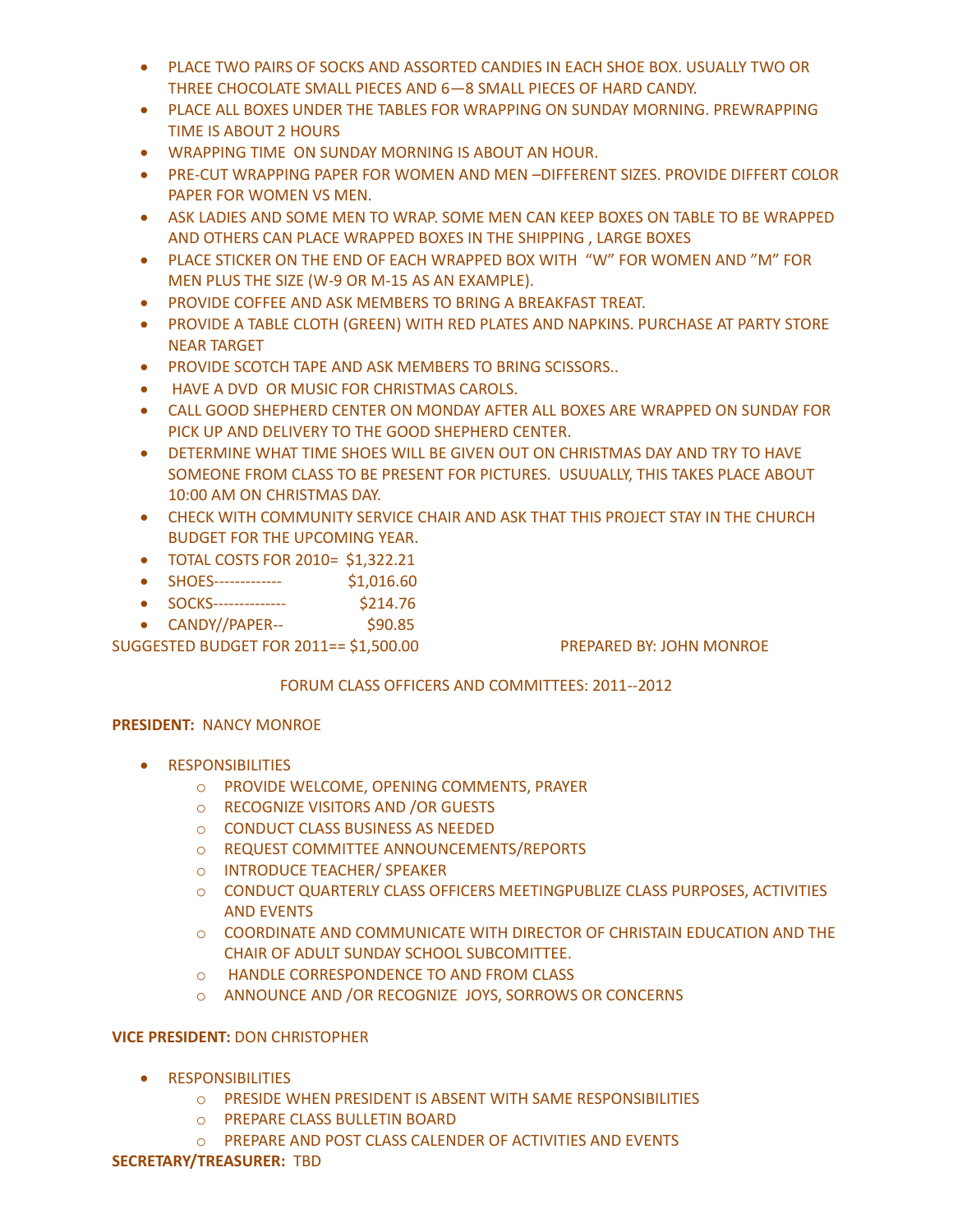- **•** RESPONSIBILITIES
	- o ESTABLISH/MAINTAIN CLASS ROSTER (NAME ADDRESS, PHONE, E-MAIL, BITHDAY, ANNIVERSARY)
	- o MAINTAIN ATTENDANCE RECORD
	- o COLLECT MONIES FOR SUNDAY SCHOOL AND OTHER ACTIVITIES AND EVENTS
	- o PROVIDE CLASS MEMBERS WITH A COPY OF CLASS ROSTER

## **CURRICULUM CHAIRMPERSON:** JOHN MONROE

- **•** RESPONSIBILIES
	- o DETERMIND CLASS INTEREST FOR TOPICS, FORMAT, ETC
	- o REVIEW AND STUDY VARIOUS CURRICULUM RESOURCES
	- o RECOMMEND CURRICULUM
	- o EVALUATE CLASS TOPICS, TYPES OF TEACHING METHOD, ETC
	- o IDENTFY/RECRUIT TEACHERS AND RECOGNIZE/THANK TEACHERS

## **SOCIAL CHAIRPERSONS:** ROTATE AMONG CLASS MEMBERS

- **•** RESPONSIBILITIES
	- o DETERMINE CLASS INTEREST FOR VARIOUS TYPES OF SOCIALS
	- o DETERMINE CLASS MEMBERS WHO MAY HAVE AN INTERST IN HOSTING A SOCIAL
	- o SCHEDULE TWO OR MORE SOCIALS A YEAR IN ADVANCE
	- o PROMOTE,ENCOURAGE CLASS PARICIPATION
	- o ARRANGE FOR CLASS REFRESHMENTS BEFORE CLASS
	- o SEND OUT ANNOUNCEMENT AND/OR INVITATIONS REGARDING SOCIAL EVENTS
	- o MAINTAIN RECORD AND/OR SCRAPBOOK OF SOCIALS INCLUDING HOSTS, LOCATION, DATE, NUMBER ATTENDING, ETC.

### **PROJECTS CHAIRPERSONS:** GEORGE MIARS AND JOHN MONROE –CO-CHAIRS

- **RESPONSIBILITIES** 
	- o DETERMINE CLASS INTEREST FOR PROJECTS
	- o DETERMINE CHURCH NEEDS
	- o DETERMINE COMMUNITY NEEDS
	- o CHOOSE A PROJECT OR PROJECTS
	- o EVALUATE PROJECTS
	- o MAINTAIN RECORD OF PROJECTS INCLUDING TYPES, # PARTICIPATING, ETC
	- o CURRENTLY, CLASS HAS TWO PROJECTS—THE GOOD SHEPHERD CENTER TENNIS SHOE PROJECT AND THE CURB SIDE CAFÉ PROJECT

## **MEMBERSHIP CHAIRPERSON:** DOT BISHOP

- **RESPONSIBILITIES** 
	- o ESTABLISH A MEMBERSHIP GOAL
	- o IDENTIFY/RECRUIT NEW MEMBERS
	- o COORDINATE WITH GROWTH COMMITTEE
	- o PREPARE/DISTRBUTE NEW MEMBERSHIP PACKET.
	- o PREPARE MEMBERSHIP POSTER CHART
	- o EXPLORE AND DEVELOP NEW, DIFFERENT, AND BETTER WAYS FOR ATTRACTING, MAINTAINING AND ACTIVATING NEW MEMBERS.